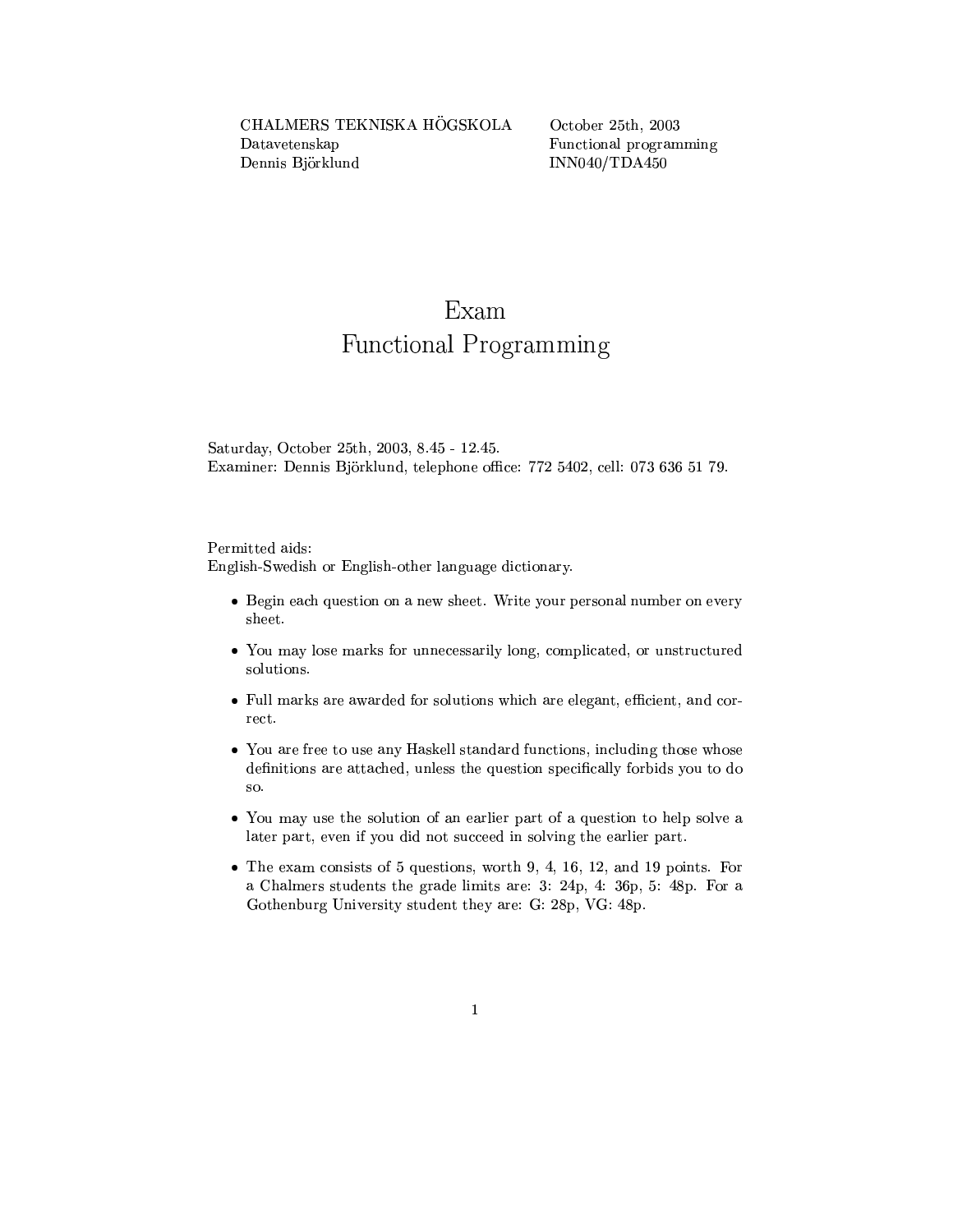- 1. Give the most general type for each of the following functions:
	- (a) fa  $(a, b) = a$  $(1 p)$
	- (b) given the definition data Either a  $b = \text{Left } a \mid \text{Right } b$ give the type for fb  $(Left a) = a$  $fb$  (Right b) = b  $(2 p)$  $(c)$  fc  $[]$  $c = [ ]$ fc  $(x:xs)$  c =  $(c,x)$  : fc xs c  $(2 p)$
	- (d)  $fd$  []  $gfz = z$ fd  $(x:xs)$   $g z = g x$  (fd  $xs g z$ )  $(2 p)$  $(e)$  fe x  $[]$  = False

$$
f e x (y:ys) = x == y || fe x ys
$$
 (2 p)

2. Evaluate the following expression by hand. You only need to show the final answer

```
(a) Given:
```
f [] =  $0$  $f[x] = 1$  $f(x:y:xs) = y + f xs$ Evaluate:  $f$  [1, 2, 3, 4, 5]  $(2 p)$ (b) Given:  $g$   $\Box$  $rs = rs$  $g ((a, b): xs) rs = g xs (a : b : rs)$ 

Evaluate:

 $g \; [\; (1,2), (3,4) ]$  []  $(2 p)$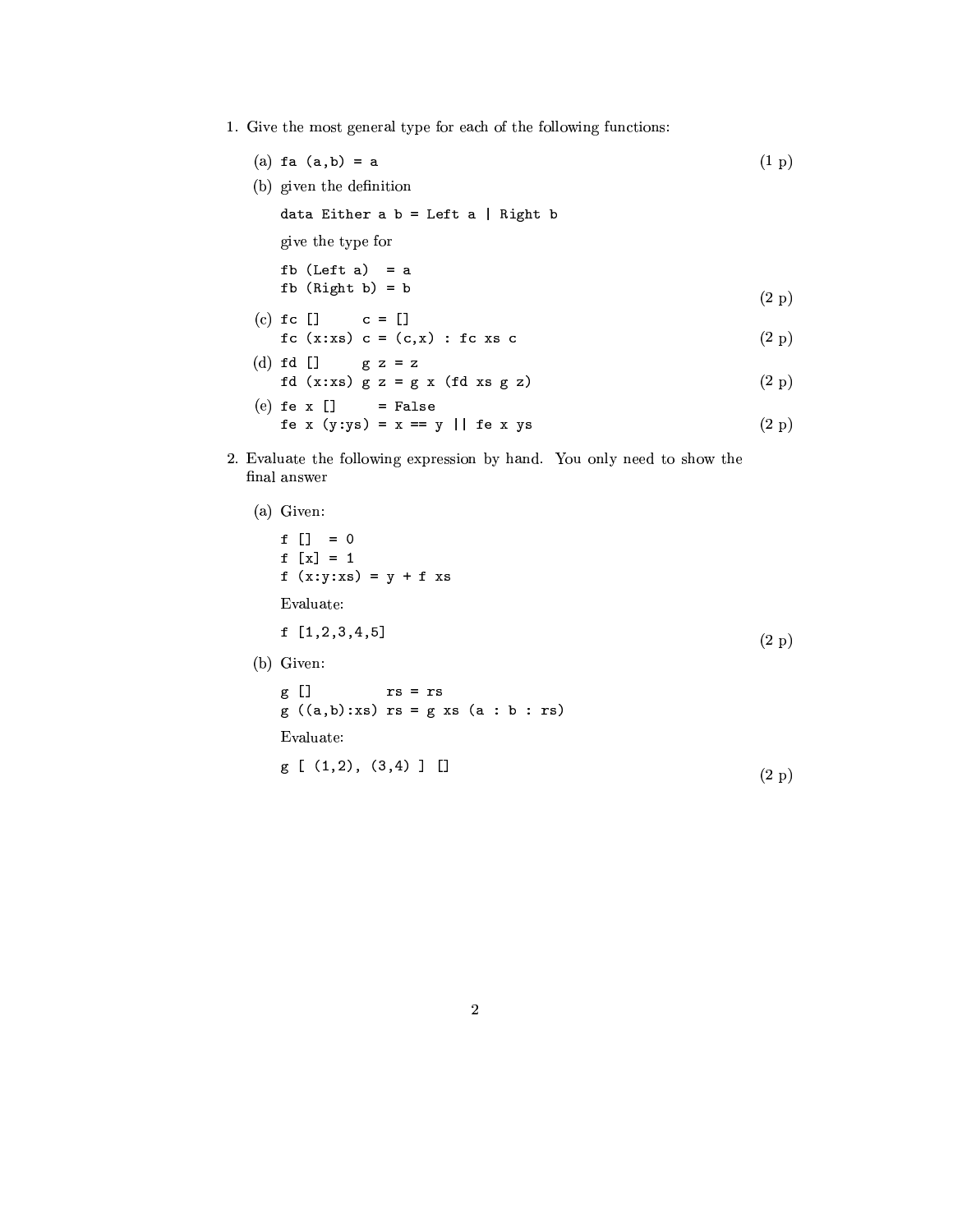3. Given the definition:

```
data Expr
  = Const Int
  | Plus Expr Expr
  | Mult Expr Expr
```
that is used to represent arithmetic expressions in haskell.

(a) Write the expression

 $(1+2)*(3+4)$ 

as a value in the datatype Expr

 $(2 p)$ 

 $(1\,\mathrm{p})$ 

(b) Write a function with the following name and type

eval ::  $Expr \rightarrow Int$ 

that computes an integer value by evaluating the expression. For the example above we would get 21 as a result.  $(3 p)$ 

(c) We want to add variables to the expressions. Our variables are described by the type:

type VarId = (String, Int)

That is, a variable consists of a name and a number. For example the variable  $x_2$  would be represented as ("x", 2). Rewrite the type Expr to include variables.

(d) An environment is a data structure that associates values with variables. It's used to lookup a variable and get the associated value. We model environments using the following type:

type Env = VarId -> Maybe Int

The datatype Maybe is defined as:

data Maybe  $a = Just a$  | Nothing

We use Nothing to handle the case where you try to lookup a variable that is not in the environment.

Define

emptyEnv :: Env

that is an environment where no variables at all are associated with values. Next, define a function to extend a given environment with a new association of a variable and a value:

extendEnv :: Env -> VarId -> Int -> Env

This function works so that:

extendEnv env var i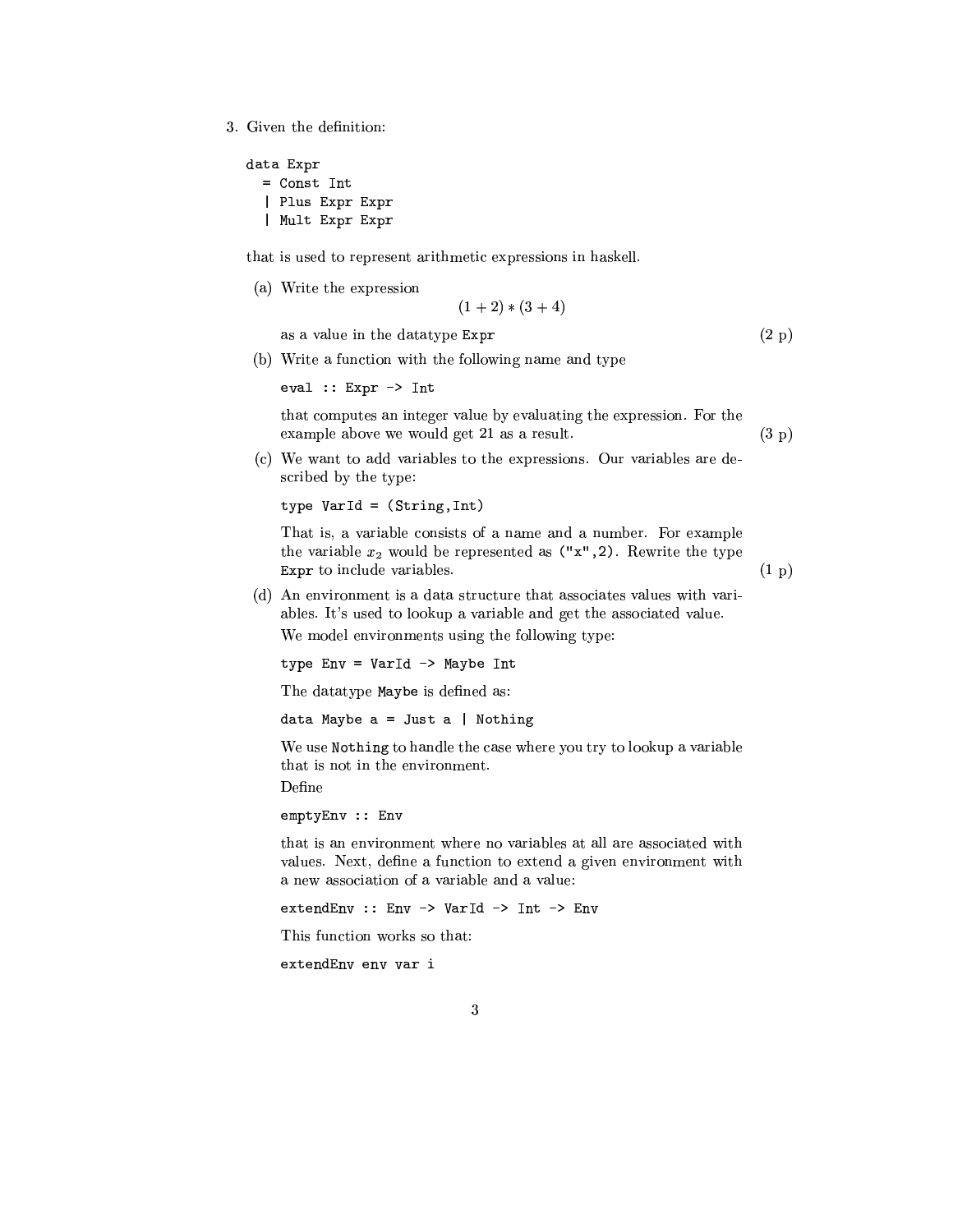returns an environment that is the same as env except that it also associates the integer i with the variable var.

(e) Using the functions in part 3d write an expression that is an environment where  $x_1$  is associated with the value 13 and  $x_3$  is associated with the value 42.

You should see the enviroments as an abstract datatype and only use the functions defined for it.

(f) Define a function

lookupEnv :: Env -> VarId -> Maybe Int

that given an environment and a variable produces a value associated with the variable (if the variable is in the environment), We use the Maybe type to be able to either return an integer value or an error value.

(g) Using the new datatype in part 3c and the environments above, define a new evaluation function:

eval :: Env -> Expr -> Maybe Int

that makes use of the new expression type in part 3c and the enviroments we defined above.

Notice that we use the Maybe type here too to handle errors, in this case when you have a formula that contains variables that are not in the environment.

As before, you should see the enviroment as an abstract datatype and only use the functions defined for it.

 $(4\,\,\mathrm{p})$ 

 $(4 p)$ 

 $(1 p)$ 

 $(1\,\mathrm{p})$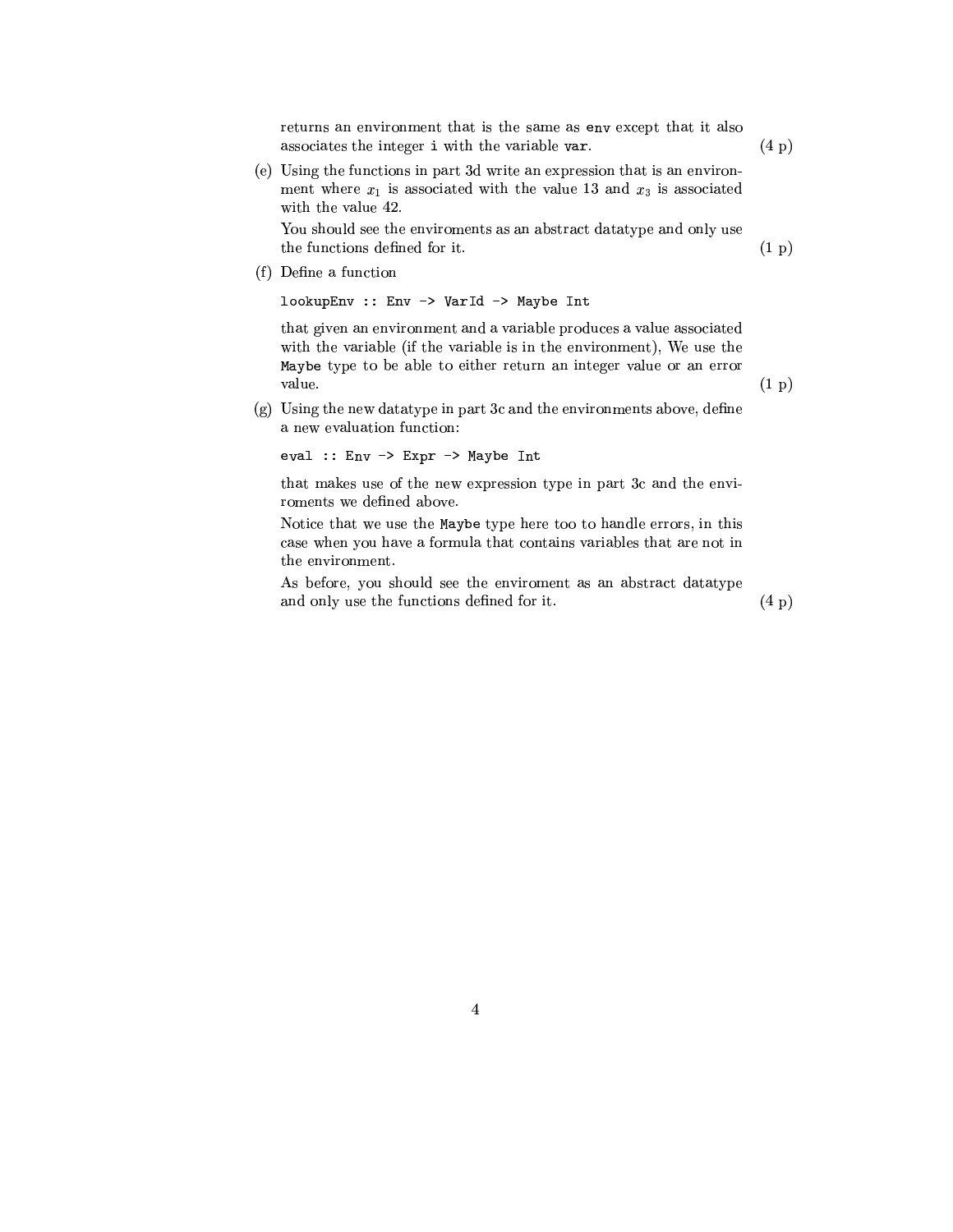- 4. We say that a string xs is a *subword* of another string ys if one can obtain xs by removing a number of characters from ys. So for example "so" is a subword of "subword" and "apa" is a subword of "apparat". We do not restrict ourselves to strings containing letters, so for example "j u" is a subword of "hej du".
	- (a) Define a function subWords :: String -> [String] which gives as its result the list of all subwords of its argument. For example: ? subWords "apa"

["", "a", "p", "pa", "a", "aa", "ap", "apa"]

You need not worry about producing the subwords in the same order as they are given here.  $(6 p)$ 

(b) Define a function

isSubWord :: String -> String -> Bool such that isSubWord xs ys tests whether xs is a subword of ys. This can be done using the definition

isSubWord xs ys = elem xs (subWords ys)

but this is much too inefficient – the number of subwords of a string of length  $n$  is  $2^n$ . Give a more efficient definition of isSubWord.  $(6\ p)$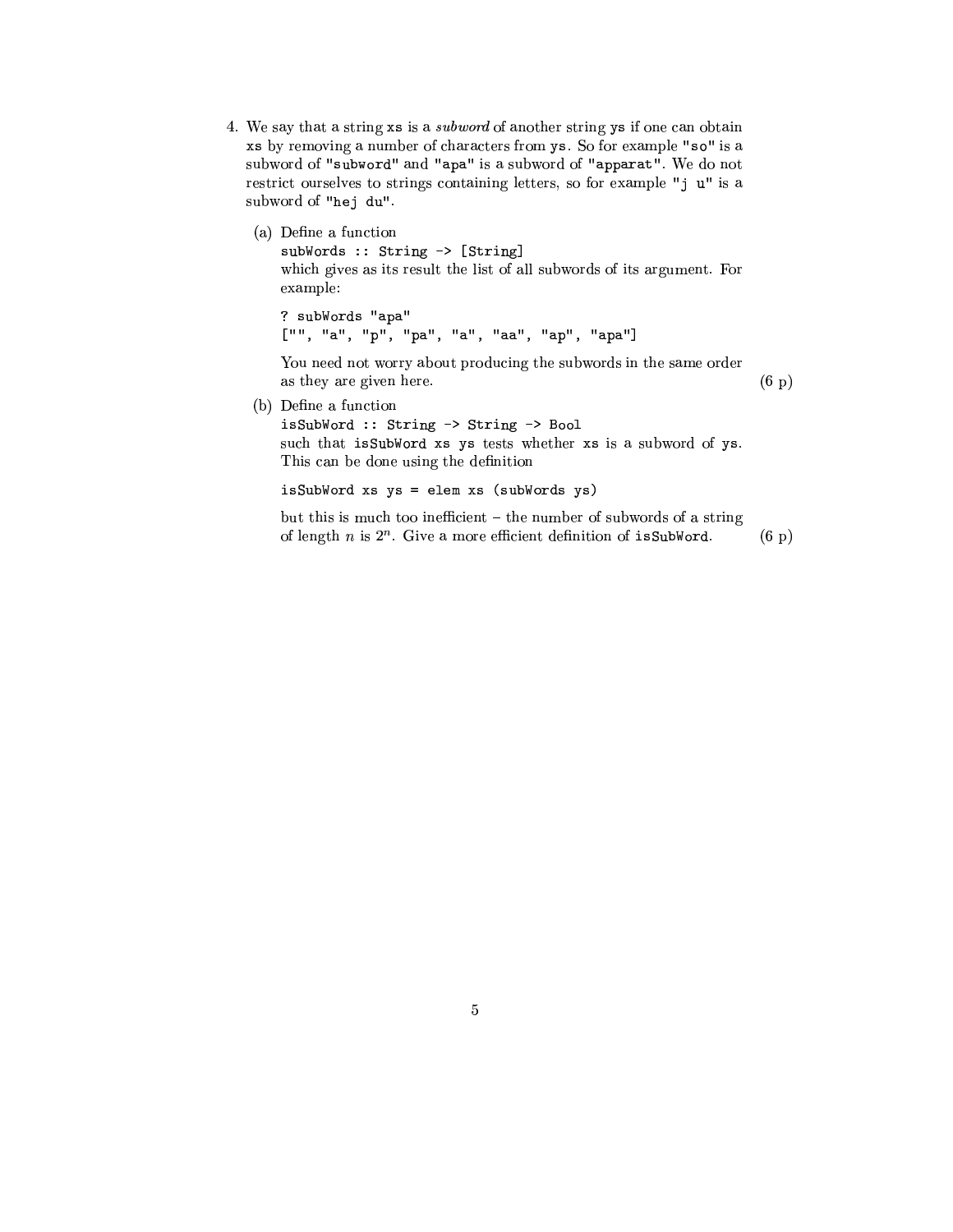5. A scieintfic study made at a unsrievity in England has shown that if the first two and the last two letters in every word are plcaed correctly, then it does not matter in what order the other letetrs in the word come. The text is rebdaale even if the rest is in radnom order. This is beacuse people don't read each single letter but one word at a time.

If you can't read the paragraph above the full text is in this footnote<sup>1</sup>.

We will write functions to randomize text like that.

(a) The first part is to write a function that works on a single word. At first one might think that we should write a function of type String -> String, but we can not. Functions in haskell are pure, which means that when called several times with the same input they produce the same output. For that reason, we can not write a function with that type that randomizes the middle part of the word. Instead we will write a function that also takes a list of random numbers as input, and as output gives the result string and the list of random numbers that is did not consume:

Define the function

randomizeWord :: [Int] -> String -> ([Int], String)

Hint! To reorder the characters in a string one can pair each character c with a random number r as  $(r,c)$  and then simply sort the result (it works since tuples are sorted in a lexicographic order).

 $(8\,\,\mathrm{p})$ 

(b) Using the function above we shall now write a function that works on a full sentence. Our function has the following type:

randomizeSentence :: [Int] -> String -> ([Int], String)

This function works just as the function randomize Word above, except that the strings now are complete sentences. The integer lists are just as above the lists of random numbers.

The input sentence will consist of only simple letters and spaces, you do not need to worry about other characters, like question marks or similar.

For example, given that we have an infinite list of random numbers, randList we can call the function as follows:

```
snd (randomizeSentence randList
  "A scientific study made at a university in England")
```
and as result get

"A scieintfic study made at a unsrievity in England"

 $(7 p)$ 

<sup>&</sup>lt;sup>1</sup>A scientific study made at a university in England has shown that if the first two and the last two letters in every word are placed correctly, then it does not matter in what order the other letters in the word come. The text is readable even if the rest is in random order. This is because people don't read each single letter, but one word at a time.